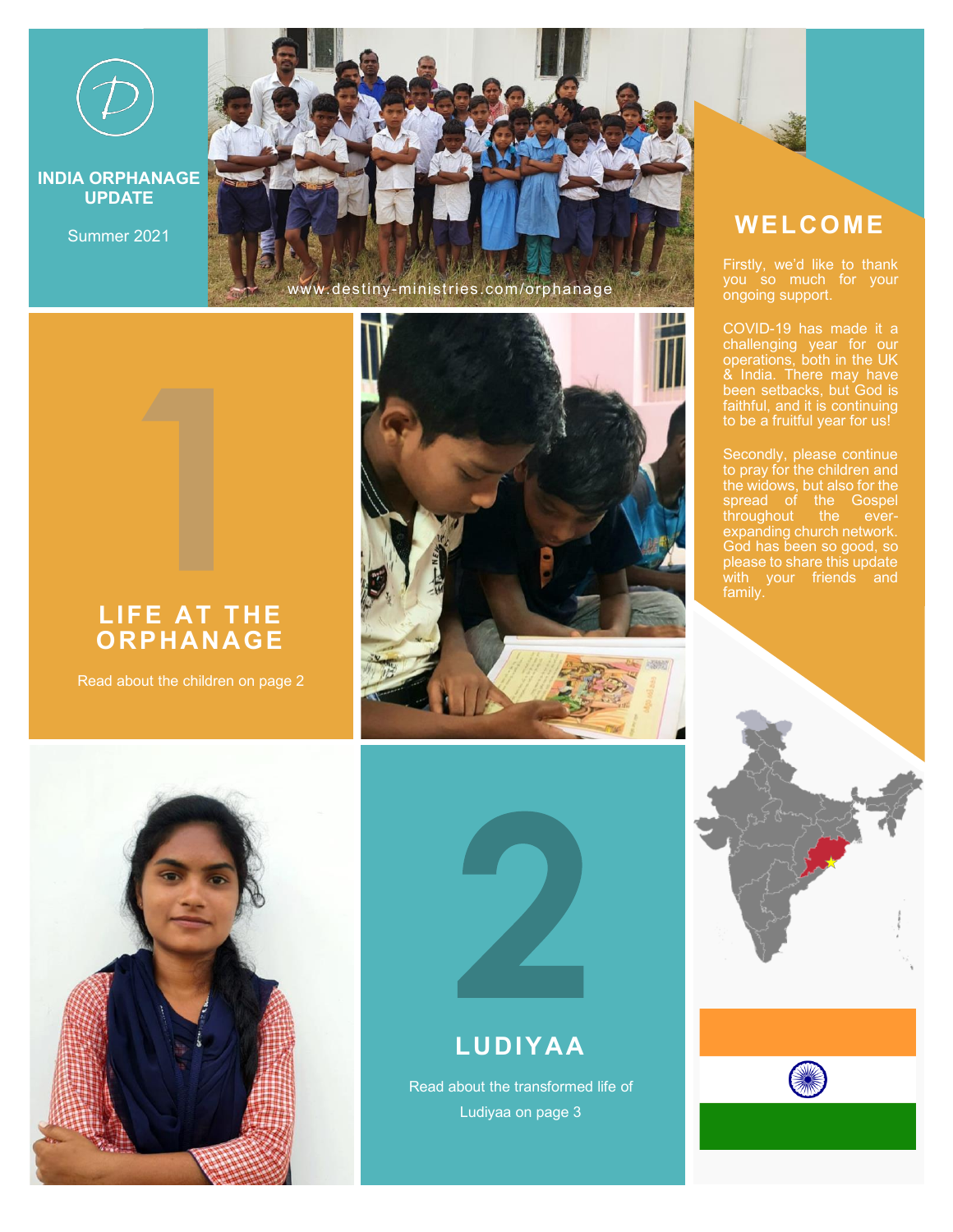# **LIFE AT THE ORPHANAGE**

Over the many years of faifthful support, we have seen more than 200 children come through the doors of the Orphanage, with approxiately six intakes. Most of the children have gone on to secure good jobs and some have started their own families. Matthew is one such boy, who was taken in back in 2000 when he was just 9 years old *(see photo)*. Like some of the older boys, he left the orphanage at the age of 15, and by the age of 23 he found a job in Dubai.

After managing to save enough money, he returned to Deegipur, where he found Anita, the young Christian woman who he chose to marry. Many years ago, Solomon baptised Matthew, and is now privileged to marry him to Anita *(see photo)*.

Solomon and Sweta are in touch with most of the children that have grown up and left the orphanage, continuing to be a postive and godly influence in their lives. The children are passionate in their pursuit of God and look for opportunities to bless the surrounding communities. Every so often, the children from the orphanage take an auto rickshaw to the local villages to share the gospel; the children sing, and Solomon preaches the gospel to the community. It's a powerful testimony that the children want to express the love of Jesus into the communities where they have found such hardship.





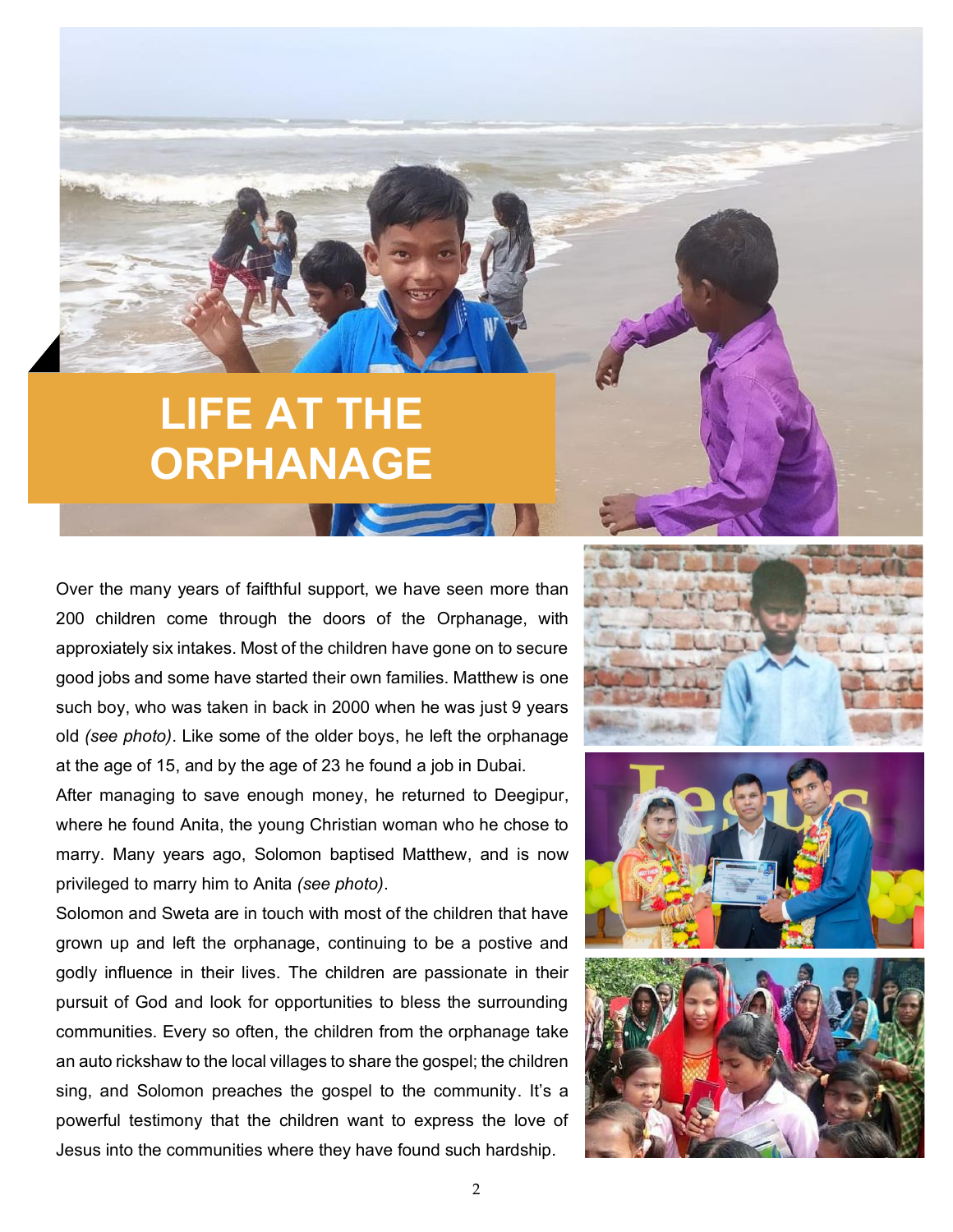

**Schools:** Schooling is free in India, but unfortunately the level of education is poor, so any opportunity of private education will lead to a far better future. Usually, the Orphanage pays for tutors to supplement the education of the local school, but this has temporarily stopped due to COVID-19. Two tutors would cost around £300 per month and are able to teach 50 children. Solomon and his apostolic team have a dream to open Educational Centres in the communities where they have planted a Destiny Church, so 50 children can come for further education.

**Health:** The children are all well, but have had more medical attention this month with additional hygiene supplies and increased visits from the local doctor to ensure their daily dietary requirements are met, and immune systems are resilient. Your regular giving helps to cover these costs, which we are truly thankful for. With the second wave of COVID-19 and viral fever affecting the region, special attention is being given to ensure the children are safe.

**Solomon & Sweta:** It's been a challenging time for Solomon and his family. At the beginning of May, Solomon's son, Christian contracted COVID-19, followed by Sweta who had been looking after him. A viral fever also swept through the region, affecting many families including Solomon. But we are grateful to God that the family have now recovered and are regaining their strength. As the community are now looking on, Solomon's family are testifying of God's goodness and faithfulness to all they meet. They really are a remarkable couple, continuing to support and encourage hundreds of pastors.